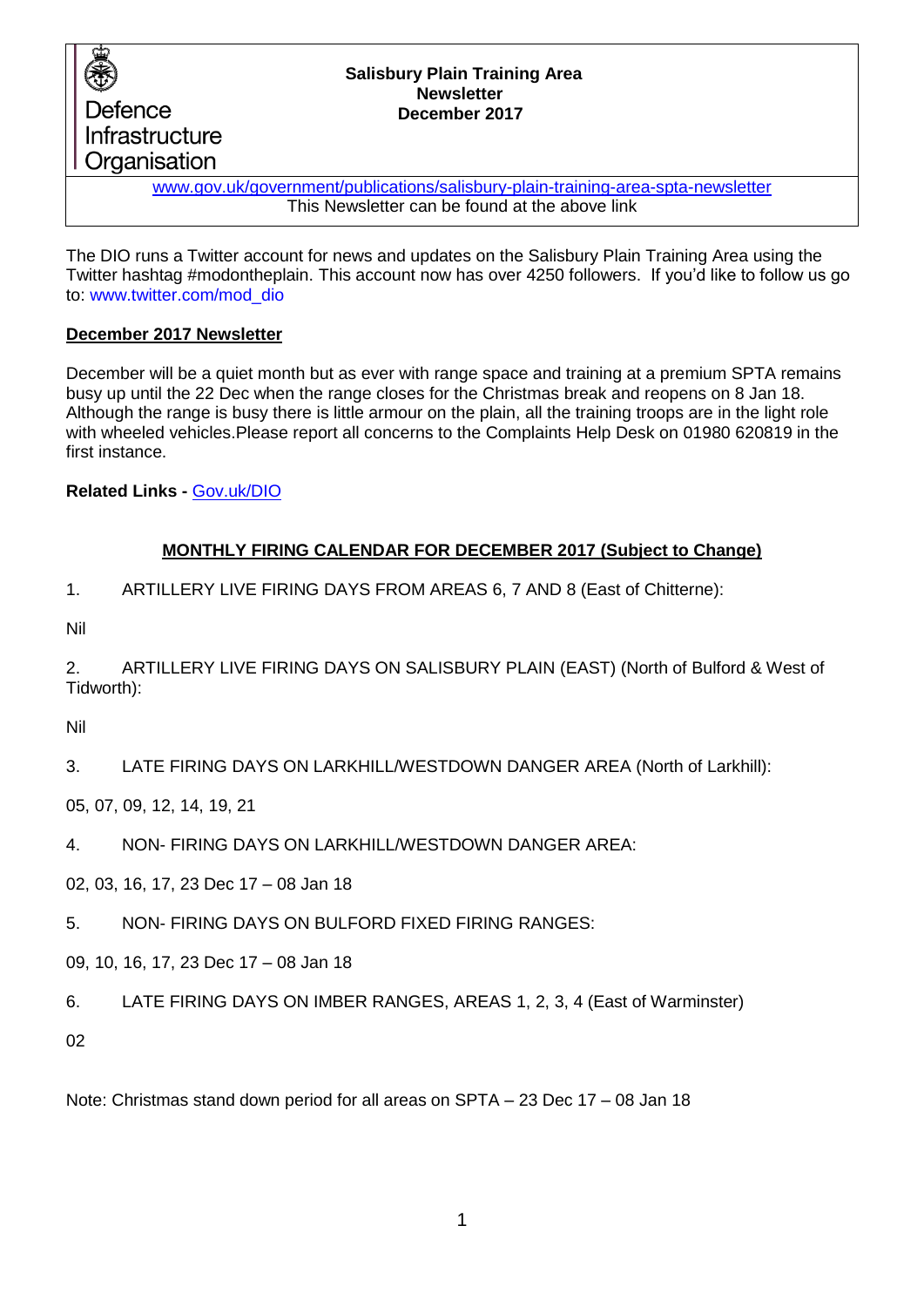## **PROHIBITED ACTIVITIES**

3. (1) Without prejudice to the provisions of byelaw 2, no person when on the Military Lands shall except with the prior permission and in accordance with the terms of such permission.

(m) dig or search for any projectile or any lead or other metal, pottery, bottles, or any other thing or interfere with or take or retain or be on possession of any projectile or lead or other metal, pottery, bottles or any other thing found within the Military Lands;

(n) have in his possession any device for detecting metal;

In simple terms this means: Whilst on Salisbury Plain Training **do not pick up or dig up any objects, do not remove any items, and it is illegal to metal detect** on military lands.

#### **ACCESS**

Access to SPTA is regulated by Salisbury Plain Military Lands, Bulford, Larkhill and Imber Range Byelaws. Always comply with local signs and flags. Rights of way in Range Danger Areas are closed when red flags are flying.

This Newsletter is published up to 6 weeks before the event and changes may occur. Access timings for the next week can be found on the SPTA Walks Line: (01980) 674763.

**Imber Ranges.** The public are excluded except when the roads are specifically opened. Planned open dates for 2017 are as follows:

| <b>Event</b>     | Open                  | <b>Closed</b>         |
|------------------|-----------------------|-----------------------|
| Rememberance Day | 0900hrs Sat 11 Nov 17 | 1300hrs Sat 11 Nov 17 |
| Christmas        | 0900hrs Wed 27 Dec 17 | 0800hrs Wed 03 Jan 18 |

A leaflet on public access to Imber is available online and should be read in advance of any visit: [https://www.gov.uk/government/uploads/system/uploads/attachment\\_data/file/435909/Imber\\_A5\\_Leaflet](https://www.gov.uk/government/uploads/system/uploads/attachment_data/file/435909/Imber_A5_Leaflet-final_Online_version.pdf)final Online version.pdf

**Note. Dates may change if operational training needs dictate.**

## **WHAT CAN YOU DO TO REDUCE CRIME ON SALISBURY PLAIN?**

If any crime is taking place call 999, (or 101) and do not under any circumstances challenge the offenders.

#### **BYELAW GOVERNANCE - ANTISOCIAL BEHAVIOUR**

Parish members are encouraged to report all illegal activity on Salisbury to the Wiltshire Police. If serious crime is experienced the 999 should be dialled, and for all other reports including: illegal offroading, illegal motor biking, drone use, poaching, hare coursing, petty theft, camping on MoD land, kite flying please call 101 and list the call as 'antisocial behaviour' and a Byelaw violation. Once reported please inform Range control on the Plainwatch number: 01980 674700 or email [PLAINWATCH@landmarc.mod.uk.](mailto:PLAINWATCH@landmarc.mod.uk)